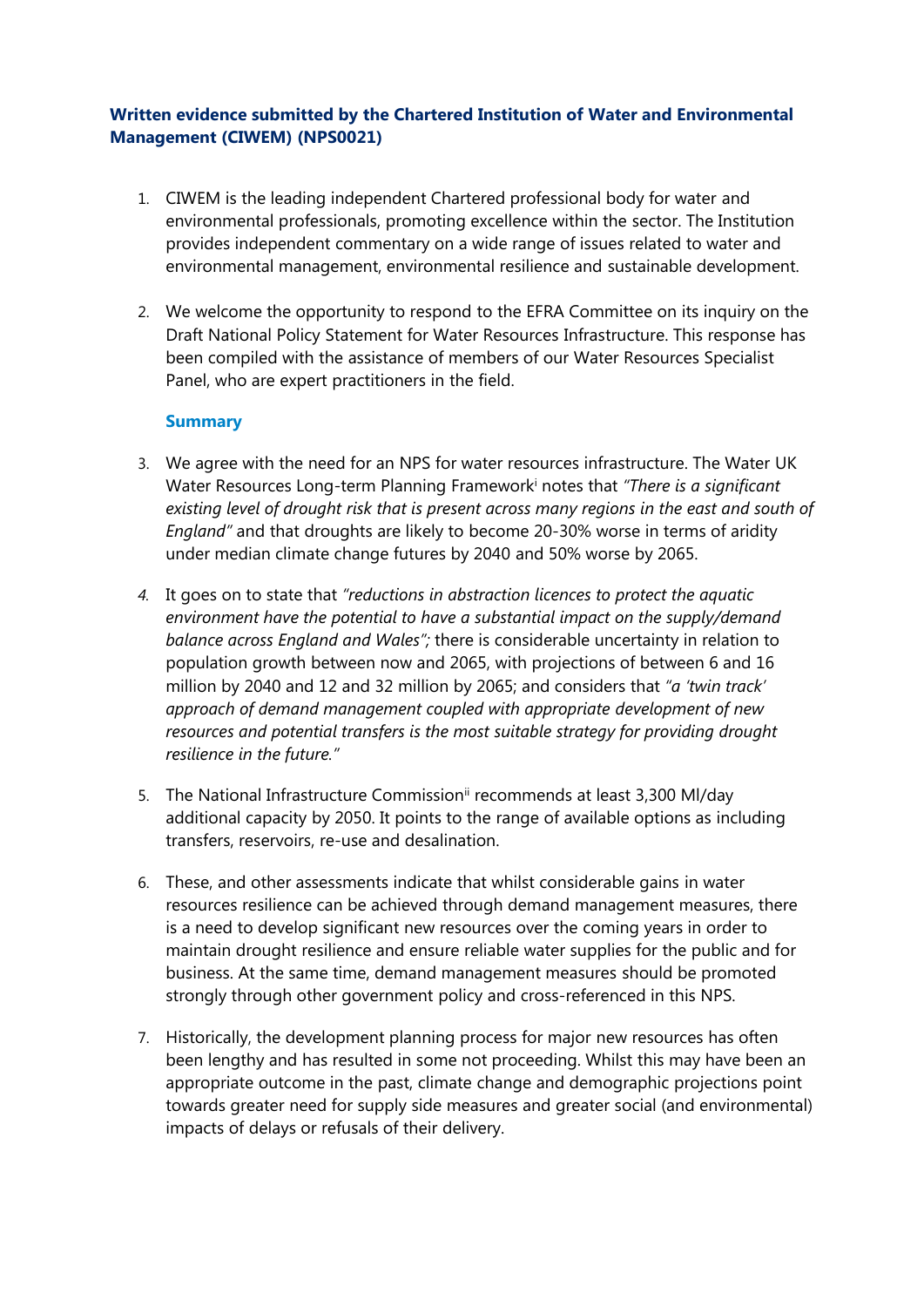- 8. At the same time, there have been schemes constructed in the past which were effectively not needed for decades. Given the levels of investment involved with such schemes, a robust planning and assessment approach is required, including more detailed support for NSIP schemes within Water Resources Management Plans (WRMPs).
- 9. The Appraisal of Sustainability (AoS) reportiii states that *"setting out the need for infrastructure in the National Policy Statement will provide improved clarity and confidence to the delivery phase of any preferred large water resources schemes"*. We agree with this statement.
- 10. The AoS also states that *"the draft NPS will support the Government's 'twin track' approach to managing water resources and also…other government policies such as the 25 Year Environmental (sic) Plan by providing a clear framework for decisions"* and notes its assistance in meeting water resources needs in a changing climate. It concludes that overall the NPS will have long-term, permanent positive effects across all AoS objectives, with no significant or minor negative effects observed. We are broadly supportive of this position but consider that there is a need for more assessment and evidence of need to be produced in support of Development Consent Order applications.

# **Will the draft NPS encourage the sustainable, resilient and safe infrastructure projects required to meet future challenges?**

- 11. We consider that section 2 of the NPS (Government policy and the need for water resources infrastructure), in itself and in cross-referencing the high level policies such as the 25 Year Environment Plan, the Government's Strategic Policy Statement to Ofwat, a wide range of other studies and assessments as well as ongoing work (particularly relating to setting an "ambitious target for personal water consumption") presents a comprehensive picture of the pressures of current and future water availability and the options for addressing needs.
- 12. It is important to note that WRMPs will often only reflect the balance and strength of policy guidance in place at the time. Thus, in order to balance any increased enabling by the NPS of large supply-side schemes with an appropriate focus on demand management, there must be strong and clear policy from Defra and OFWAT to this end. Significant reductions in leakage were only consistently proposed by water companies following the increased demands communicated by OFWAT last year. Whilst it is not for the NPS itself to set this policy, it should form part of a policy suite which is complimentary and coordinated.
- 13. Section 2 also clearly describes the role of WRMPs, and the WRMP guidance in identifying need and appropriate options.
- *14.* However, we have some concerns relating to the proposal in the NPS section 2.5 that WRMPs are in themselves and in their current form, sufficient to identify and justify need for the purposes of the NPS and to satisfy that: *"If an NSIP is included in a published final WRMP, the need for that scheme will have been demonstrated in line*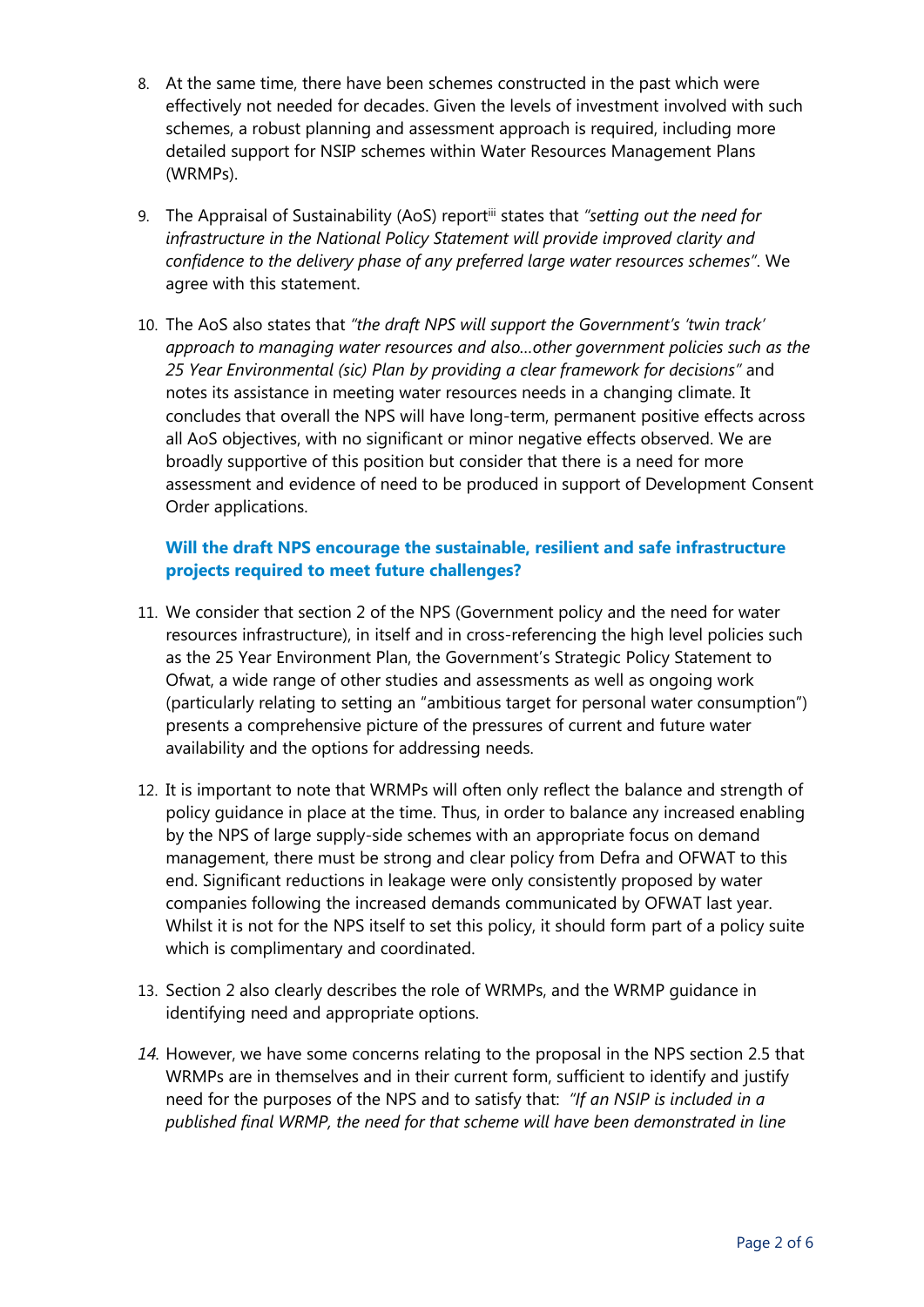*with government policy, and the applicable statutory requirements, and does not need to be revisited as part of the application for development consent."*

- 15. WRMPs are valuable planning tools which undergo a range of scrutiny including public consultation and engagement, as well as the potential for public hearing or inquiry where there is a challenge on need. Nevertheless, WRMPs deal with risk and it is difficult if not impossible to be conclusive in their proposals. They are based on a range of forecasts and projections which are subject to some uncertainty. These include population projections, climate change projections, stochastic river flow data and drought modelling, and the future impact of demand management measures such as metering.
- 16. In principle, WRMPs should be an appropriate vehicle for identifying the need for NSIP schemes, and in practice there is little better to do so. However, we consider that at the present time they often aren't sufficiently detailed to be relied on in this way.
- 17. The NPS proposals for WRMP-informed NSIPs will undoubtedly bring a closer focus onto the detail around optioneering in WRMPs and the need for greater clarity and consistency in the methods used when identifying the need for schemes that qualify. The emergence of risk-based methods such as robust decision making and info-gap theory, means that there is greater understanding around whether a NSIP is the 'best' solution, both at a company, regional and national level.
- 18. Given this, we suggest that if WRMPs are to support NSIPs under DCO then qualifying schemes should require demonstration of a higher level of certainty than is required for other schemes. Therefore, only WRMPs of a certain standard, which meet set criteria should be able to support an NSIP. Criteria should include:
	- A clear twin track approach.
	- Evidence of clear customer and stakeholder support.
	- Delivery of Environmental Net Gain.
	- A higher level of technical analysis.
- 19. The suitability of NSIP schemes contained in WRMPs should be subject to interim assessments to include at least preliminary environmental information and feasibility stage level of engineering design.
- 20. The risks of not employing this approach may be identified by reference to the construction of certain large schemes in the past, the need for which was then not borne out, at least for a considerable period of time. An example is Kielder Reservoir, which was superfluous to requirements for many years after it was completed, though it now forms part of the Tyne transfer scheme.
- 21. Proposals for regional water resources planning are currently being consulted on by Defraiv *"to amend the existing provisions for WRMPs to require companies to plan at a regional level".* We do not consider that the ongoing nature of these proposals should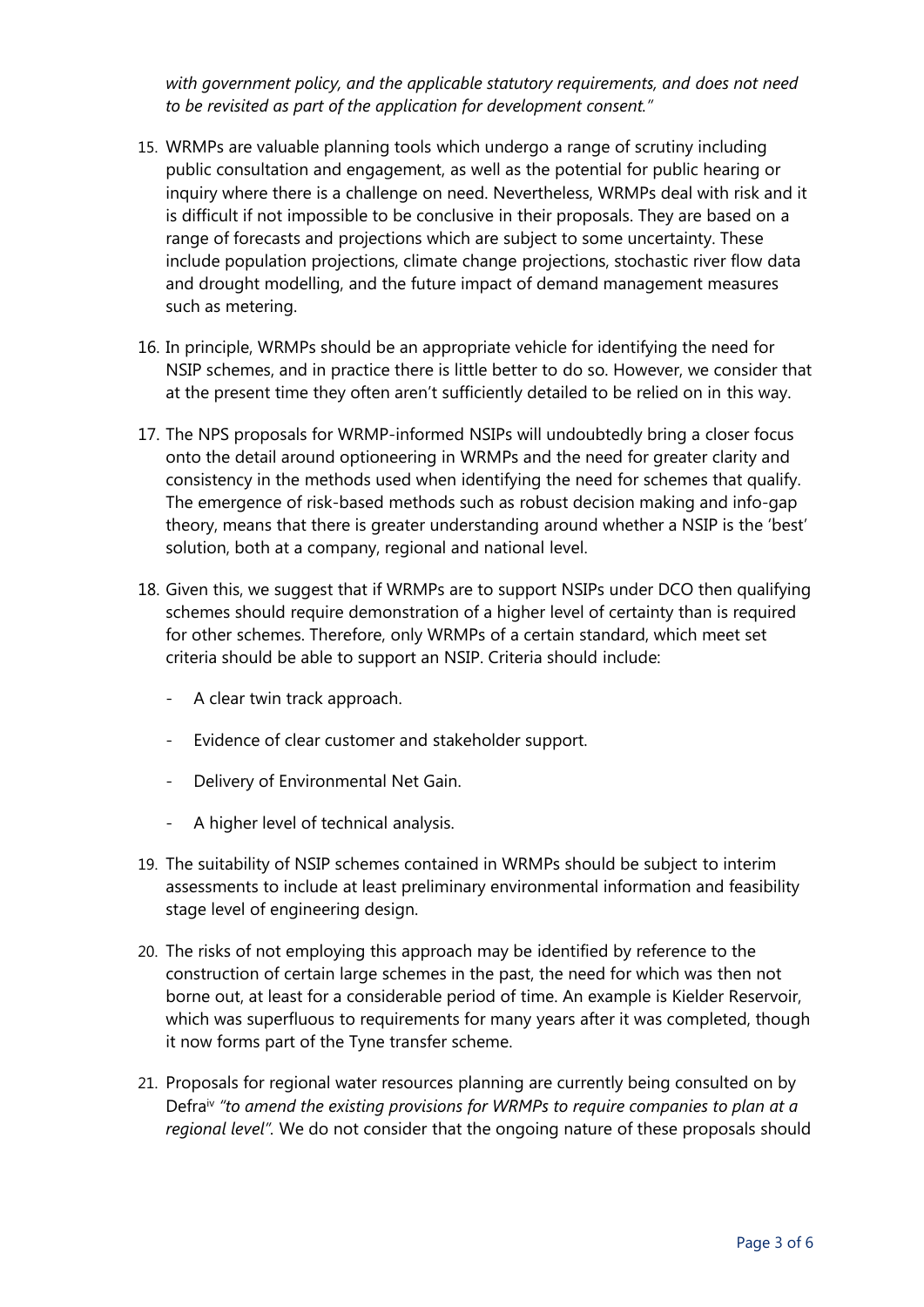compromise progress in finalising this NPS because if regional planning is implemented through WRMP, the NPS wording is appropriate.

22. We consider incorporation of regional planning into the WRMP process should improve robustness of any NSIP proposal put forward, but we would emphasise that given the likely inclusion of regional planning into WRMP in the near term, no NSIP proposals should be approved under DCO until such integrated plans are produced.

### **Are the assessment criteria that must be considered in development consent applications adequately set out?**

- 23. We welcome the assessment principles which have been set out, including that relating to Environmental Net Gain (ENG). We have expressed in our response<sup>v</sup> to Defra's recent consultation on Net Gain that we consider that Biodiversity Net Gain should be a sacrosanct component of any wider ENG, to prevent against 'trading' biodiversity losses for potentially easier gains on other environmental components within an overall agreed ENG.
- 24. We note the references in Section 2 to the twin track approach and the importance of demand management measures including improved water efficiency. There is a benefit in making strong government policy clear and visible at all opportunities and whilst we note that work on a personal water consumption target is ongoing, it would be beneficial to ensure that this work has been completed and is clearly reflected in the final NPS.
- 25. Moreover, and in line with our paragraph 19 above, we would suggest that under Section 3.5 "Assessing alternatives", there should be an additional bullet point to the effect that the proposer should be able to demonstrate an ambitious commitment to demand management measures within its published WRMP before an NSIP will be considered. This would need to be mirrored in WRMP guidelines issued to water companies.

## **What are the implications of streamlining the planning process, whereby a NSIP already included in a Water Resource Management Plan (WRMP) does not need to be revisited as part of a development consent?**

- 26. We consider that the burden of proof should always be on the scheme proposer to fully justify the need for a NSIP. They should not put a scheme into a WRMP unless they have satisfied themselves that they could meet the assessment principles set out in Section 3 and have also set out the additional information we propose in paragraphs 18 and 19 above.
- 27. There are likely to be local pockets of objection to any large new infrastructure scheme. Whilst a streamlined planning process is, in our consideration, an appropriate response to a particularly important area of national need (secure and reliable water supplies), it will be incumbent on the scheme proposer to undertake proactive and high-quality engagement to raise local awareness of the criticality of the need for the scheme in question. This should include detail on the process which was undertaken to rule out other options on sustainability (including affordability) grounds.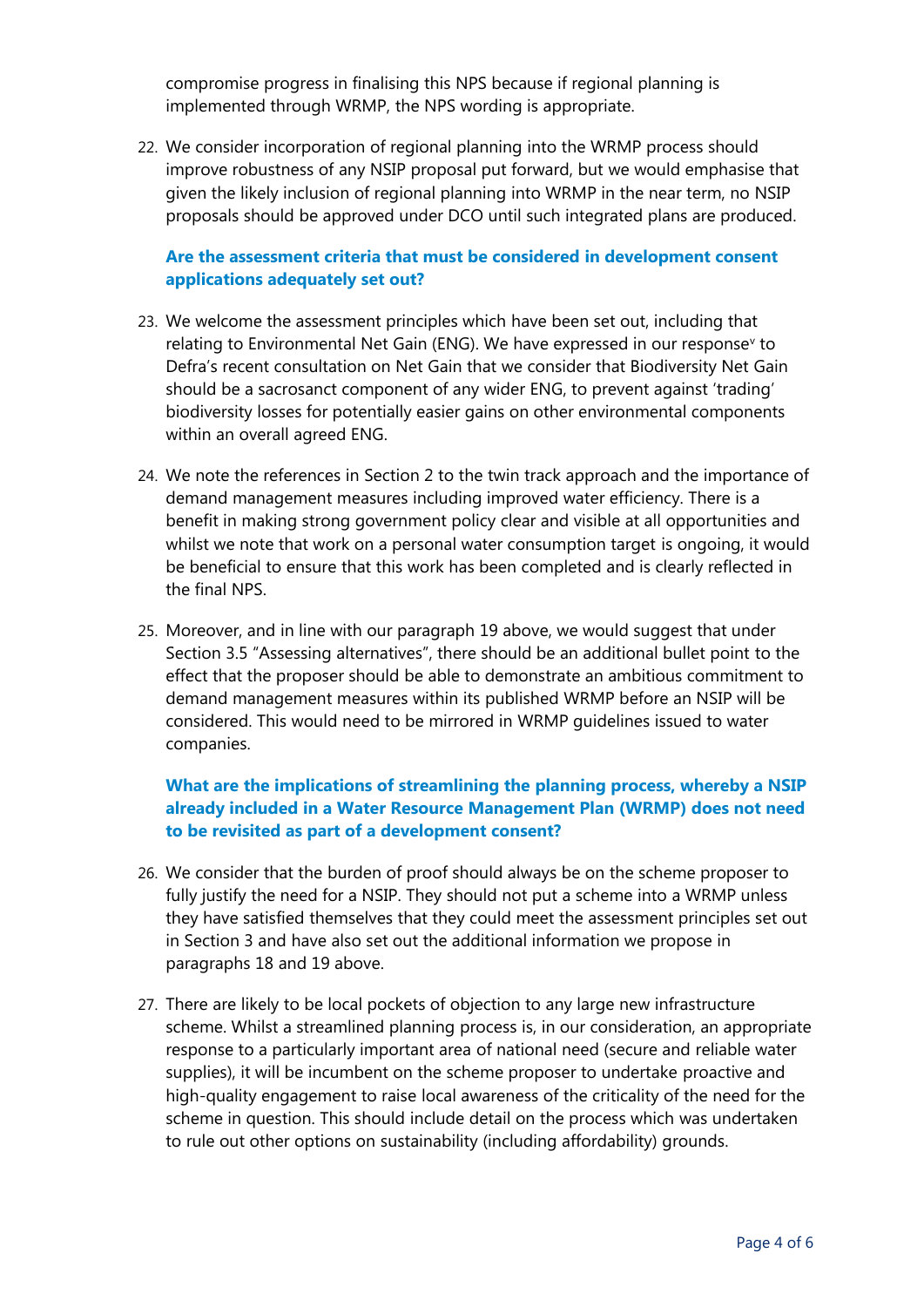### **How effectively has DEFRA consulted with relevant stakeholders, such as industry and other parts of Government, in the development of the draft NPS?**

- 28. We consider that Defra has consulted extensively with a wide range of stakeholders and has done so well. We consider that this is reflected in the high quality of the draft NPS overall.
- 29. There have been a good range of stakeholder meetings and three separate consultations on different components of the NPS. Not only this, but Government has provided a summary of consultation responses and a reasoned position for its response to the consultation.
- 30. Combined, this is significantly over and above the level of consultation that we have experienced in relation to many other areas of policy development and we cannot fault the approach thus far (notwithstanding that we have not agreed with some of the decisions taken by Government as detailed in response to the question below).

## **Are there any other issues that the Committee should consider when scrutinising the draft NPS?**

- 31. Government has made decisions relating to the metrics used in the NPS for defining the size of infrastructure within the Planning Act 2008. It proposed to use 'deployable output' (DO) on the basis of consistency with water resources planning and terminology commonly used.
- 32. We advised that we could understand why deployable DO had been proposed; it being aligned to the planning approaches from a 'pure' water resources perspective. However, whilst DO has been used for many years to define outputs from a supply system (e.g. reservoir, river abstraction or borehole), it is usually related to a level of service and/or resilience of an asset to changes in water available (e.g. due to year-toyear weather variations or over longer periods due to climate change), and the demand placed on the asset (which is a function of several factors including population served, network and infrastructure constraints, and the conjunctiveness of the supply system).
- 33. Therefore, DO is dependent on factors beyond the scope of the infrastructure being proposed, can mean different things to different people and can be derived in a number of different ways. We consider that there could be more risk in using this term from a legal perspective given the role of the NPS in the context of land use planning (i.e. if DO makes schemes more contestable). On this basis, we continue to be of the view that DO may not be the best metric to define the size of infrastructure and capacity may be more appropriate for some schemes due to simplicity.
- 34. We also did not agree on Government's position to exclude effluent reuse schemes from the NPS. Government argued that that it didn't propose to include a separate definition of effluent reuse in the Planning Act 2008 partly on the grounds of complexity of such schemes, and that the individual components of a reuse scheme such as treatment works, and transfers would be picked up by other elements of the NPS.